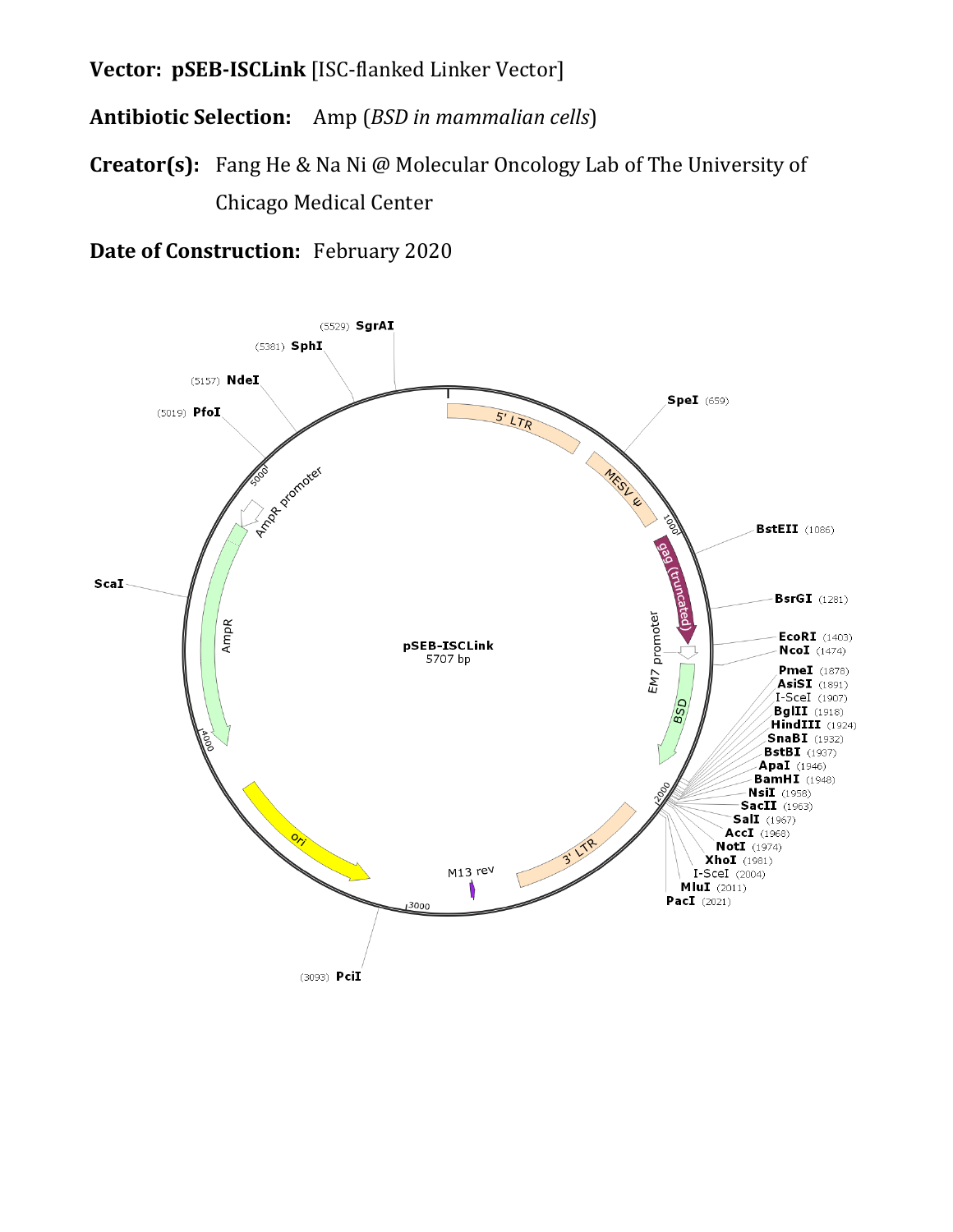## **pSEB-ISCLink Full-length Sequence**

TGAAAGACCCCACCTGTAGGTTTGGCAAGCTAGCTTAAGTAACGCCATTTTGCAAGGCATGGAAAATACATAACTGAGAATA GAGAAGTTAGATCAAGGTTAGGAACAGAGAGACAGCAGAATATGGGCCAAACAGGATATCTGTGGTAAGCAGTTCCTCCCCG GCTCAGGGCCAAGAACAGATGGTCCCCAGATGCGGTCCCGCCCTCAGCAGTTTCTAGAGAACCATCAGATGTTTCCAGGGTG CCCCAAGGACCTGAAATGACCCTGTGCCTTATTTGAACTAACCAATCAGTTCGCTTCTCGCTTCTGTTCGCGCGCTTCTGCT CCCCGAGCTCAATAAAAGAGCCCACAACCCCTCACTCGGCGCGCCAGTCCTCCGATAGACTGCGTCGCCCGGGTACCCGTAT TCCCAATAAAGCCTCTTGCTGTTTGCATCCGAATCGTGGACTCGCTGATCCTTGGGAGGGTCTCCTCAGATTGATTGACTGC CCACCTCGGGGGTCTTTCATTTGGAGGTTCCACCGAGATTTGGAGACCCCTGCCCAGGGACCACCGACCCCCCCGCCGGGAG GTAAGCTGGCCAGCGGTCGTTTCGTGTCTGTCTCTGTCTTTGTGCGTGTTTGTGCCGGCATCTAATGTTTGCGCCTGCGTCT GTACTAGTTAGCTAACTAGCTCTGTATCTGGCGGACCCGTGGTGGAACTGACGAGTTCTGAACACCCGGCCGCAACCCTGGG AGACGTCCCAGGGACTTTGGGGGCCGTTTTTGTGGCCCGACCTGAGGAAGGGAGTCGATGTGGAATCCGACCCCGTCAGGAT ATGTGGTTCTGGTAGGAGACGAGAACCTAAAACAGTTCCCGCCTCCGTCTGAATTTTTGCTTTCGGTTTGGAACCGAAGCCG CGCGTCTTGTCTGCTGCAGCGCTGCAGCATCGTTCTGTGTTGTCTCTGTCTGACTGTGTTTCTGTATTTGTCTGAAAATTAG GGCCAGACTGTTACCACTCCCTTAAGTTTGACCTTAGGTCACTGGAAAGATGTCGAGCGGATCGCTCACAACCAGTCGGTAG ATGTCAAGAAGAGACGTTGGGTTACCTTCTGCTCTGCAGAATGGCCAACCTTTAACGTCGGATGGCCGCGAGACGGCACCTT TAACCGAGACCTCATCACCCAGGTTAAGATCAAGGTCTTTTCACCTGGCCCGCATGGACACCCAGACCAGGTCCCCTACATC GTGACCTGGGAAGCCTTGGCTTTTGACCCCCCTCCCTGGGTCAAGCCCTTTGTACACCCTAAGCCTCCGCCTCCTCTTCCTC CATCCGCCCCGTCTCTCCCCCTTGAACCTCCTCGTTCGACCCCGCCTCGATCCTCCCTTTATCCAGCCCTCACTCCTTCTCT AGGCGCCGGAATTCTGTTGACAATTAATCATCGGCATAGTATATCGGCATAGTATAATACGACAAGGTGAGGAACTAAACCA TGGCCAAGCCTTTGTCTCAAGAAGAATCCACCCTCATTGAAAGAGCAACGGCTACAATCAACAGCATCCCCATCTCTGAGGA CTACAGCGTCGCCAGCGCAGCTCTCTCTAGCGACGGCCGCATCTTCACTGGTGTCAATGTATATCATTTTACTGGGGGACCT TGTGCAGAACTCGTGGTGCTGGGCACTGCTGCTGCTGCGGCAGCTGGCAACCTGACTTGTATCGTCGCGATCGGAAATGAGA ACAGGGGCATCTTGAGCCCCTGCGGACGGTGCCGACAGGTGCTTCTCGATCTGCATCCTGGGATCAAAGCCATAGTGAAGGA CAGTGATGGACAGCCGACGGCAGTTGGGATTCGTGAATTGCTGCCCTCTGGTTATGTGTGGGAGGGCTAAgtttaaacAAAC gcgatcgcacgcTAGGGATAACAGGGTAATa<mark>agatct</mark>AAGCTTtacgtaTTCGAAgggcccGGATCCatgcatCCGCGGg<mark>gt</mark> cgacgcggccgcctcgagagctgATTACCCTGTTATCCCTAaacgcgtttaattaaCGATAAAATAAAAGATTTTATTTAGT CTCCAGAAAAAGGGGGGAATGAAAGACCCCACCTGTAGGTTTGGCAAGCTAGCTTAAGTAACGCCATTTTGCAAGGCATGGA AAATACATAACTGAGAATAGAGAAGTTCAGATCAAGGTTAGGAACAGAGAGACAGCAGAATATGGGCCAAACAGGATATCTG TGGTAAGCAGTTCCTGCCCCGGCTCAGGGCCAAGAACAGATGGTCCCCAGATGCGGTCCCGCCCTCAGCAGTTTCTAGAGAA CCATCAGATGTTTCCAGGGTGCCCCAAGGACCTGAAATGACCCTGTGCCTTATTTGAACTAACCAATCAGTTCGCTTCTCGC TTCTGTTCGCGCGCTTCTGCTCCCCGAGCTCAATAAAAGAGCCCACAACCCCTCACTCGGCGCGCCAGTCCTCCGATAGACT GCGTCGCCCGGGTACCCGTGTATCCAATAAACCCTCTTGCAGTTGCATCCGACTTGTGGTCTCGCTGTTCCTTGGGAGGGTC TCCTCTGAGTGATTGACTACCCGTCAGCGGGGGTCTTTCATGGGTAACAGTTTCTTGAAGTTGGAGAACAACATTCTGAGGG TAGGAGTCGAATATTAAGTAATCCTGACTCAATTAGCCACTGTTTTGAATCCACATACTCCAATACTCCTGAAATAGTTCAT TATGGACAGCGCAGAAGAGCTGGGGAGAATTAATTCGTAATCATGGTCATAGCTGTTTCCTGTGTGAAATTGTTATCCGCTC ACAATTCCACACAACATACGAGCCGGAAGCATAAAGTGTAAAGCCTGGGGTGCCTAATGAGTGAGCTAACTCACATTAATTG CGTTGCGCTCACTGCCCGCTTTCCAGTCGGGAAACCTGTCGTGCCAGCTGCATTAATGAATCGGCCAACGCGGGGGAGAGG CGGTTTGCGTATTGGGCGCTCTTCCGCTTCCTCGCTCACTGACTCGCTGCGCTCGGTCGTTCGGCTGCGGCGAGCGGTATCA GCTCACTCAAAGGCGGTAATACGGTTATCCACAGAATCAGGGGATAACGCAGGAAAGAACATGTGAGCAAAAGGCCAGCAAA AGGCCAGGAACCGTAAAAAGGCCGCGTTGCTGGCGTTTTTCCATAGGCTCCGCCCCCCTGACGAGCATCACAAAAATCGACG CTCAAGTCAGAGGTGGCGAAACCCGACAGGACTATAAAGATACCAGGCGTTTCCCCCTGGAAGCTCCCTCGTGCGCTCTCCT GTTCCGACCCTGCCGCTTACCGGATACCTGTCCGCCTTTCTCCCTTCGGGAAGCGTGGCGCTTTCTCATAGCTCACGCTGTA GGTATCTCAGTTCGGTGTAGGTCGTTCGCTCCAAGCTGGGCTGTGTGCACGAACCCCCCGTTCAGCCCGACCGCTGCGCCTT ATCCGGTAACTATCGTCTTGAGTCCAACCCGGTAAGACACGACTTATCGCCACTGGCAGCAGCCACTGGTAACAGGATTAGC AGAGCGAGGTATGTAGGCGGTGCTACAGAGTTCTTGAAGTGGTGGCCTAACTACGGCTACACTAGAAGGACAGTATTTGGTA TCTGCGCTCTGCTGAAGCCAGTTACCTTCGGAAAAAGAGTTGGTAGCTCTTGATCCGGCAAACAAACCACCGCTGGTAGCGG TGGTTTTTTTGTTTGCAAGCAGCAGATTACGCGCAGAAAAAAAGGATCTCAAGAAGATCCTTTGATCTTTTCTACGGGGTCT GACGCTCAGTGGAACGAAAACTCACGTTAAGGGATTTTGGTCATGAGATTATCAAAAAGGATCTTCACCTAGATCCTTTTAA ATTAAAAATGAAGTTTTAAATCAATCTAAAGTATATATGAGTAAACTTGGTCTGACAGTTACCAATGCTTAATCAGTGAGGC ACCTATCTCAGCGATCTGTCTATTTCGTTCATCCATAGTTGCCTGACTCCCCGTCGTGTAGATAACTACGATACGGGAGGGC TTACCATCTGGCCCCAGTGCTGCAATGATACCGCGAGACCCACGCTCACCGGCTCCAGATTTATCAGCAATAAACCAGCCAG CCGGAAGGGCCGAGCGCAGAAGTGGTCCTGCAACTTTATCCGCCTCCATCCAGTCTATTAATTGTTGCCGGGAAGCTAGAGT AAGTAGTTCGCCAGTTAATAGTTTGCGCAACGTTGTTGCCATTGCTACAGGCATCGTGGTGTCACGCTCGTCGTTTGGTATG GCTTCATTCAGCTCCGGTTCCCAACGATCAAGGCGAGTTACATGATCCCCCATGTTGTGCAAAAAAGCGGTTAGCTCCTTCG GTCCTCCGATCGTTGTCAGAAGTAAGTTGGCCGCAGTGTTATCACTCATGGTTATGGCAGCACTGCATAATTCTCTTACTGT CATGCCATCCGTAAGATGCTTTTCTGTGACTGGTGAGTACTCAACCAAGTCATTCTGAGAATAGTGTATGCGGCGACCGAGT TGCTCTTGCCCGGCGTCAATACGGGATAATACCGCGCCACATAGCAGAACTTTAAAAGTGCTCATCATTGGAAAACGTTCTT CGGGGCGAAAACTCTCAAGGATCTTACCGCTGTTGAGATCCAGTTCGATGTAACCCACTCGTGCACCCAACTGATCTTCAGC ATCTTTTACTTTCACCAGCGTTTCTGGGTGAGCAAAAACAGGAAGGCAAAATGCCGCAAAAAAGGGAATAAGGGCGACACGG AAATGTTGAATACTCATACTCTTCCTTTTTCAATATTATTGAAGCATTTATCAGGGTTATTGTCTCATGAGCGGATACATAT TTGAATGTATTTAGAAAAATAAACAAATAGGGGTTCCGCGCACATTTCCCCGAAAAGTGCCACCTGACGTCTAAGAAACCAT TATTATCATGACATTAACCTATAAAAATAGGCGTATCACGAGGCCCTTTCGTCTCGCGCGTTTCGGTGATGACGGTGAAAAC